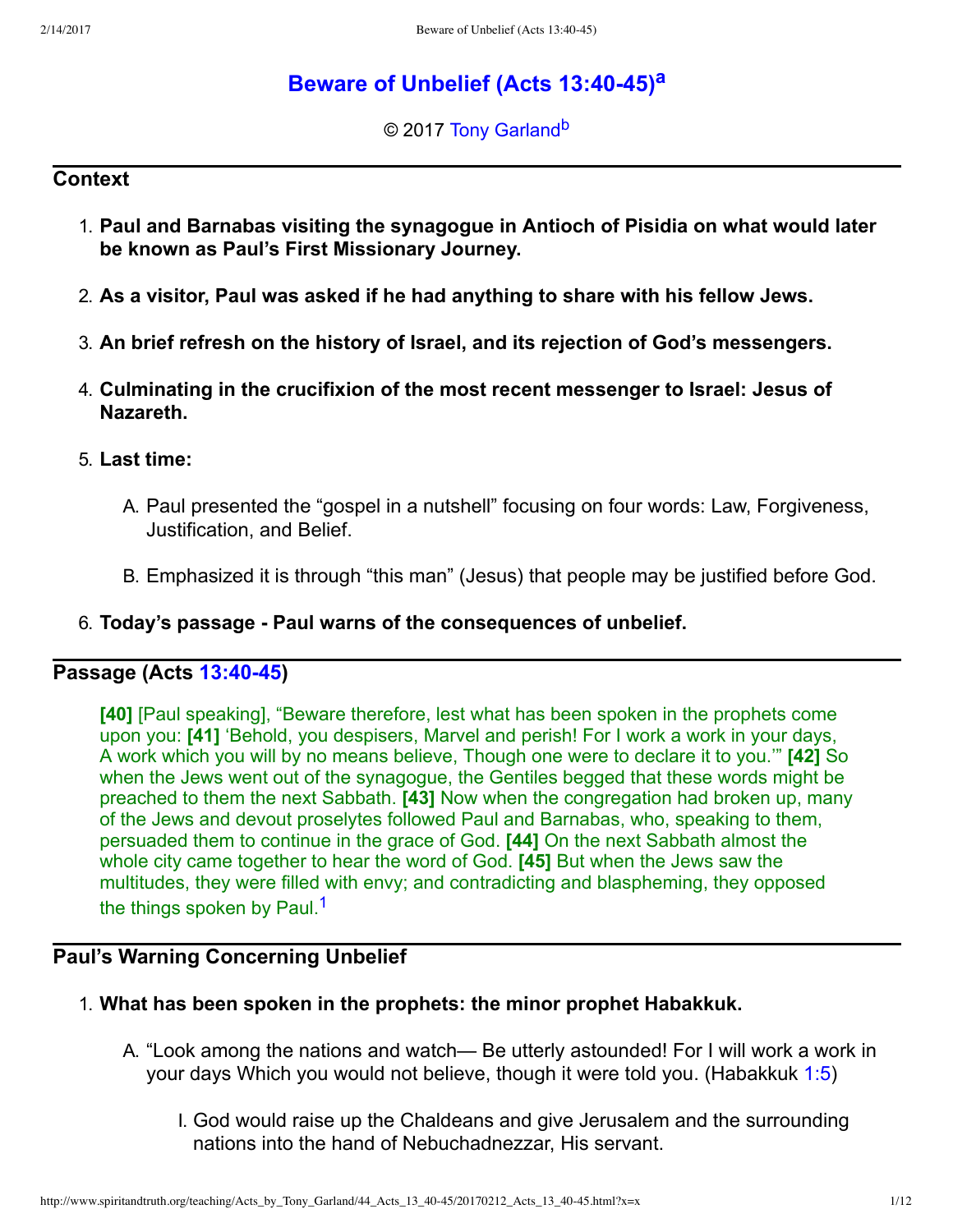- II. Unexpected; *I am raising up the Chaldeans . . . They are terrible and dreadful . . . They all come for violence* (Hab. 1:7-9).
- III. God's people were not above judgment. If they walked in the same pattern of unbelief as Israel in the days of Nebuchadnezzar—then judgment would befall them.
- <span id="page-1-0"></span>IV. "Utterly astounded" in the OT passage is from [הּ ąמ Ćתּ](http://www.spiritandtruth.org/fontsu/index.htm) ]*tāmah*], meaning: to "be astonished, be astounded, be stunned, i.e., be in a state or condition of surprise as a reaction to a situation, either negative or positive, though in most contexts with a negative focus"<sup>[2](#page-11-3)</sup>
	- a. Describes the reaction to the unexpected arrival of judgment on the Day of the Lord (Isa.  $13:8$ )
	- b. Describes the reaction of Joseph's brothers when, as second-in-command to Pharaoh, he had them seated in the exact order of their birth—something which appeared impossible for anyone else to know (Gen. [43:33\)](http://www.spiritandtruth.org/bibles/nasb/b01c043.htm#Gen._C43V33).
	- c. One translation puts it this way: *Look at the nations and pay attention! You will be shocked and amazed! For I will do something in your lifetime that you will not believe even though you are forewarned*. (Habakkuk [1:5](http://www.spiritandtruth.org/bibles/nasb/b35c001.htm#Hab._C1V5), NET)
- V. Paul is probably quoting Habakkuk because of the historical parallels: Habakkuk's message concerning the fall of Jerusalem to Babylon in the 6th century B.C. would be soon be repeated in the fall of Jerusalem to Rome in 70 A.D.
	- a. God would allow "His house," the glorious temple, to be destroyed.
	- b. God would allow pagan Gentiles to overthrow His chosen nation.

### 2. **Characteristics of unbelief**

- <span id="page-1-1"></span>A. "Despisers, scoffers" [ESV, NET]
	- I. Greek term is **καταφρονητής** [*kataphronētēs*], meaning: "one despising, one who feels contempt"[3](#page-11-4)
		- a. one who *scorns* or has *disdain*.
	- II. Viewed from an assumed position of superiority. One who looks down upon.
	- III. Too "intelligent" to believe such a "simplistic" notion.
- B. Marvel/wonder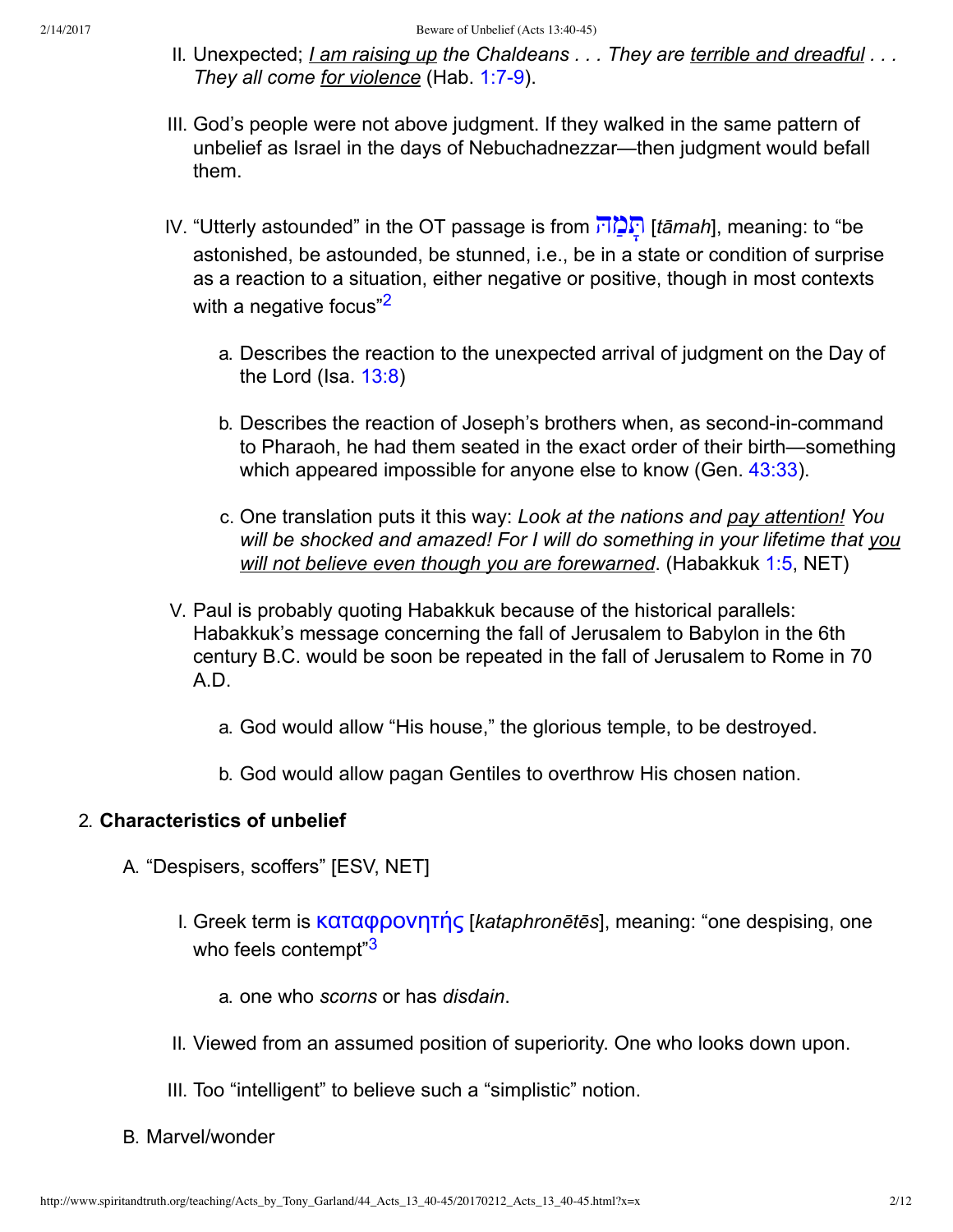- <span id="page-2-0"></span>I. Greek term is from  $\Theta$ αυμάζω [*Thaumazō*], meaning: to "be amazed, be in wonder, be astonished, be surprised"<sup>[4](#page-11-5)</sup>
	- a. Describes Moses' reaction upon seeing the burning bush which was not consumed (Acts [7:31\)](http://www.spiritandtruth.org/bibles/nasb/b44c007.htm#Acts_C7V31).
	- b. Describes the future reaction of the people of the world during the coming tribulation when the beast's deadly wound is healed (Rev. [13:3](http://www.spiritandtruth.org/bibles/nasb/b66c013.htm#Rev._C13V3)).
		- i. Such an amazing, unexpected, and impressive development that it leads to global worship of the beast.
		- ii. Something so unlikely, it is considered miraculous.
- C. Disbelief, is founded in skepticism about 1) whether God *would* and, 2) whether God *could* do the what He has revealed.
	- I. Whether God *would* . . . allow Israel to be taken captive . . . allow the Jews to be removed from the Promised Land . . . allow the Temple to be profaned and overthrown by pagans.
		- a. Wouldn't these things contradict His character, His promises? (No: "read the fine print.")
	- II. Whether God *could* . . . arrange a virgin birth . . . resurrect a man from the dead . . . destroy the earth in judgment.

### 3. **Declared**

- A. *Though one were to declare it to you* (Acts [13:42\)](http://www.spiritandtruth.org/bibles/nasb/b44c013.htm#Acts_C13V42).
- B. Declared before the fact.
	- I. God originally predicted it in the Scriptures.
	- II. Refusal to accept prophecy/prediction—although God has declared in advance.
	- III. Surprise and astonishment when it finally comes about.
- C. Declared after the fact.
	- I. God's servants, such as Paul—and I dare say ourselves—continue explain what God has done and declare it to each successive generation.
	- II. Refusal to respond to God's messengers in each successive age.
- D. God has gone out of His way to communicate to the world, to explain the requirement, motivation, historical context, and purpose of His plan.
- E. In the judgment, the scoffers will be without excuse.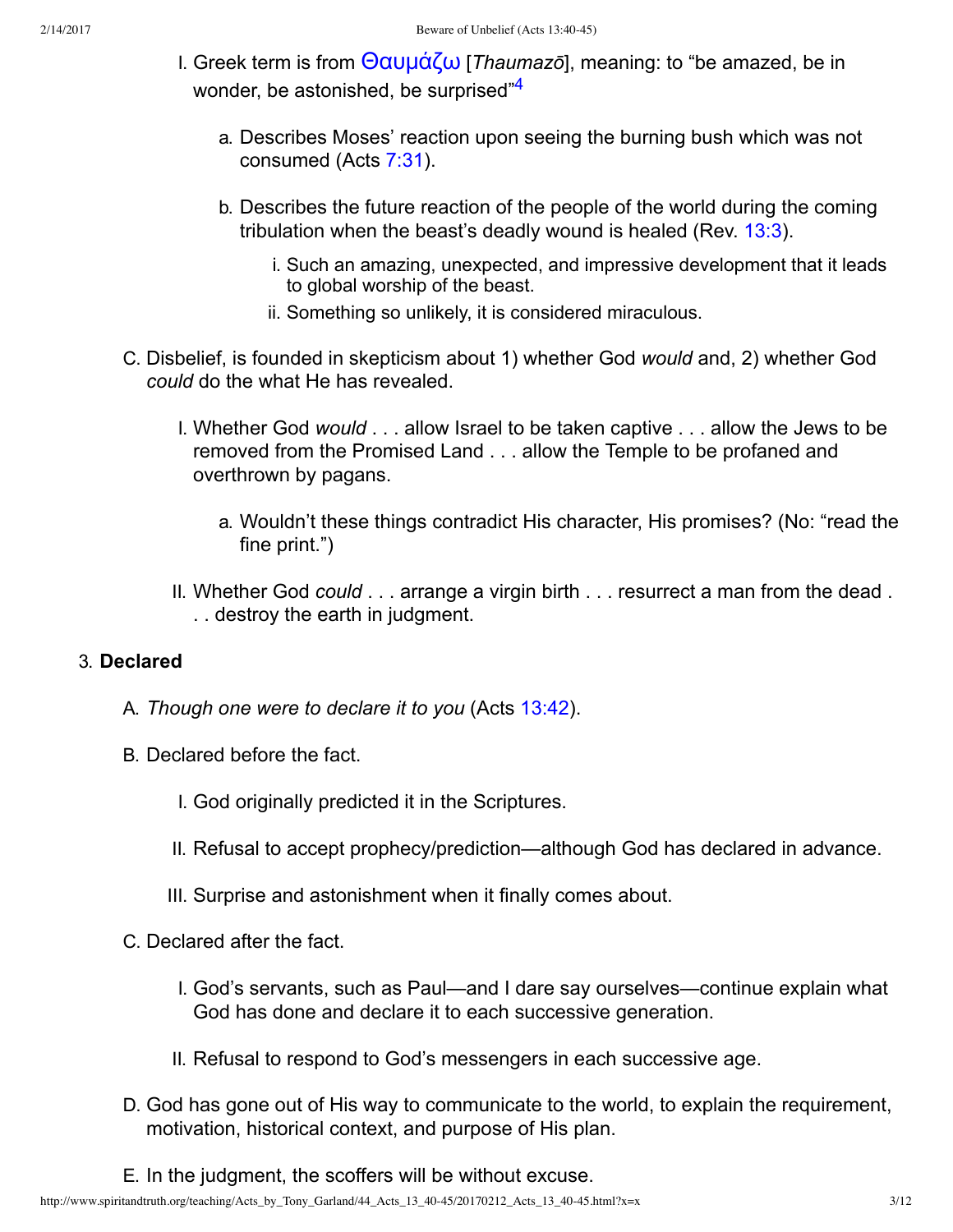## **Grace The Sticking Point**

### 1. **Not just about unbelief.**

2. *. . . Paul and Barnabas . . . persuaded them to continue in the grace of God* **(Acts [13:43](http://www.spiritandtruth.org/bibles/nasb/b44c013.htm#Acts_C13V43)).**

### 3. **What is grace?**

- A. Grace can be thought of as the flip side of mercy.
- B. Mercy: *not getting what you do deserve*: bad things.
- C. Grace: *getting what you don't deserve*: good things.
- <span id="page-3-0"></span>D. Dictionary definition: "The free and unmerited favor of God, as manifested in the salvation of sinners and the bestowal of blessings."<sup>[5](#page-11-6)</sup>
- <span id="page-3-1"></span>E. Bible dictionary adds, "Grace . . . rules out all human merit. It requires only faith in the Savior. Any intermixture of human merit violates grace."<sup>[6](#page-11-7)</sup>

### 4. **If grace provides good things we don't deserve, what's the problem?**

- A. Grace subverts human merit: it undermines attempts to establish one's selfrighteousness through good works and proper behavior.
- B. Paul tells us, *Now to him who works, the wages are not counted as grace but as debt* (Rom. [4:4\)](http://www.spiritandtruth.org/bibles/nasb/b45c004.htm#Rom._C4V4).
	- I. Works righteousness is antithetical to grace because any reward in response to works is merely payment due for what has been *earned.*
	- II. Grace cannot be earned—or it is no longer grace!

### 5. **Grace is an insult to those who believe in their own righteousness.**

- A. As Paul said about his fellow Jews, *For I bear them witness that they have a zeal for God, but not according to knowledge. For they being ignorant of God's righteousness, and seeking to establish their own righteousness, have not submitted to the* righteousness of God (Rom. 10:2-3).
- B. Accepting God's grace requires *submission*—admitting our neediness.

### 6. **Not only does grace insult our selfrighteousness, in our view, God's grace goes too far.**

A. Even if we are happy for God to extend grace to *us*, we are offended by the extravagance of God's grace toward *others*.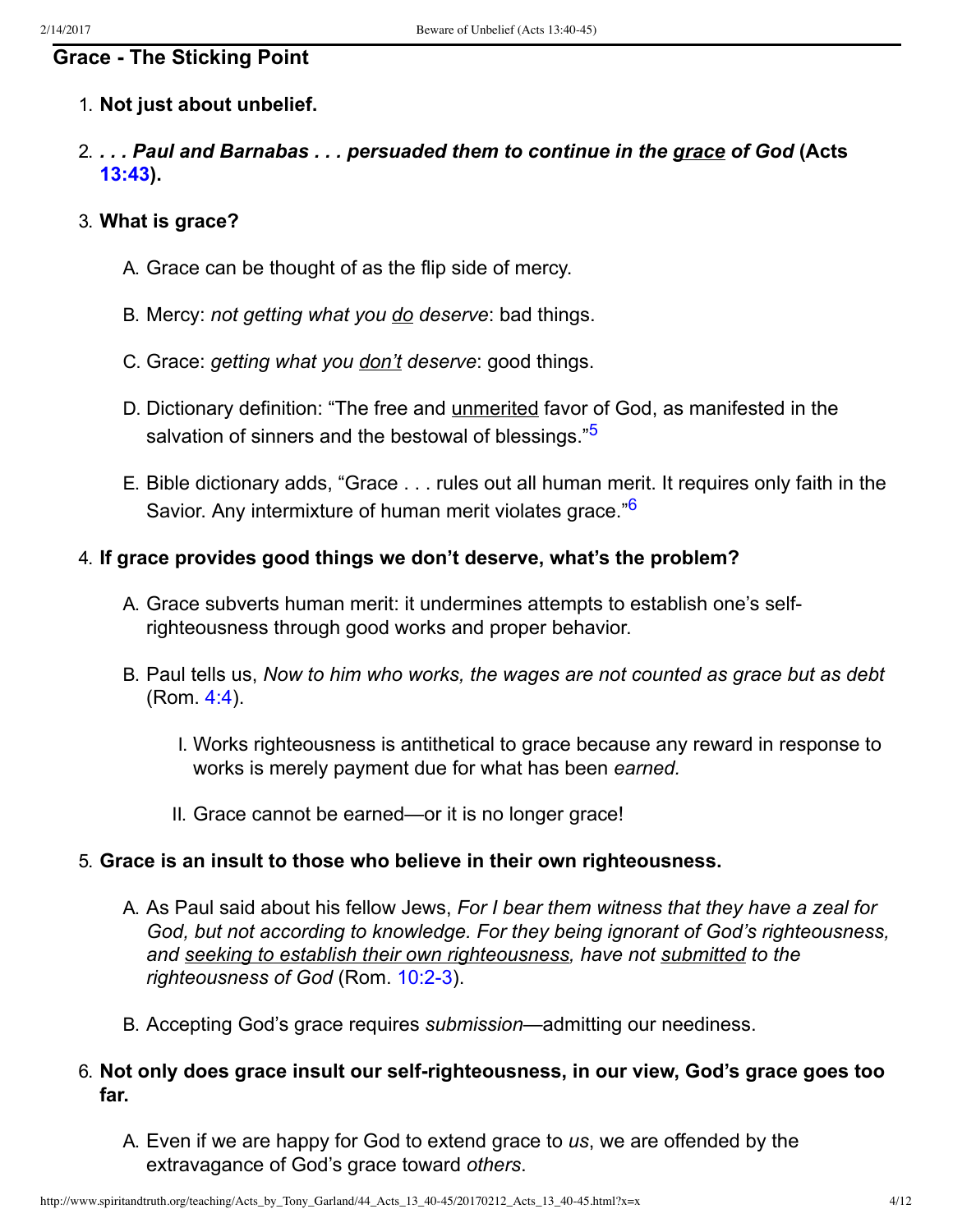- B. Jesus used a parable to illustrate our unwillingness to accept God's grace.
	- I. Parable of landowner who, at various times of the day—some early, some late in the day—hired laborers to work in his vineyard.
	- II. At the end of the day, He paid them all the same wages—regardless of how long they had worked.
	- III. The complaint: *These last [men] have worked [only] one hour, and you made them equal to us who have borne the burden and the heat of the day* (Mat. [20:12\)](http://www.spiritandtruth.org/bibles/nasb/b40c020.htm#Mat._C20V12).
	- IV. God's response: *. . . is your eye evil because I am good?* (Mat. [20:15](http://www.spiritandtruth.org/bibles/nasb/b40c020.htm#Mat._C20V15))
- C. How many can accept when God grants a serial killer, after a lifetime of crime, entrance to heaven in response to genuine repentance in the last minutes of his life?
- 7. **Scoffing and disbelief are aided and abetted by the desire to retain a modicum of selfrighteousness.**
- 8. **If you are paying attention, you will notice that, frequently, disbelief is often a guise for the willful rejection of grace.**

### **Jewish vs. Gentile Reactions**

#### 1. **Notice the Jewish/Gentile distinctions in the passage**

- A. Not all the Jews who heard Paul rejected his message: "many of the Jews . . . followed Paul and Barnabas" and were "persuaded . . . to continue in the grace of God" (Acts [13:43\)](http://www.spiritandtruth.org/bibles/nasb/b44c013.htm#Acts_C13V43)
- B. Nevertheless, it seems evident that most rejected what he had to say which becomes the record of history throughout the Church Age to our day.

#### 2. **The hardened rejection of Jesus by His own is also a theme found in the gospels**

- A. The Jews—those who *should* know better—by and large reject Jesus.
	- I. Those with greater revelation bear greater responsibility to respond appropriately.
	- II. Yet history documents a consistent pattern of refusal to believe remember Paul's review of Israel's disobedience in the previous verses (Acts 13:16-31)?
- B. The Gentiles—considered to be "in darkness", in ignorance, without the law, or Torah respond and accept Jesus.
- C. Example 1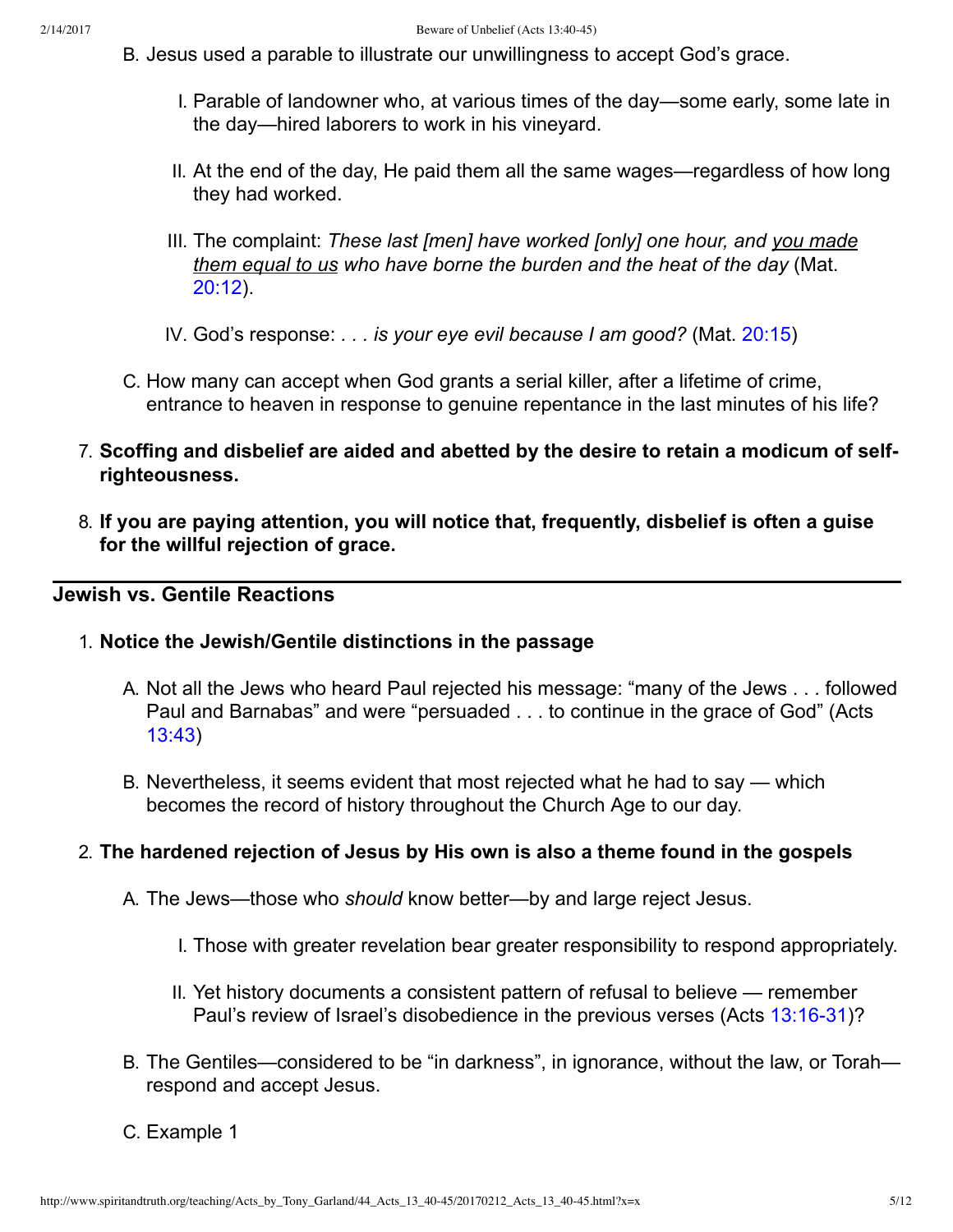- I. A centurion [a Gentile] sends to Jesus to heal his servant. Before Jesus arrives, the centurion sends word of his faith that Jesus could heal at-a-distance.
- II. *When Jesus heard these things, He marveled at him, and turned around and said to the crowd that followed Him, "I say to you, I have not found such great faith, not even in Israel!"* (Luke [7:9\)](http://www.spiritandtruth.org/bibles/nasb/b42c007.htm#Luke_C7V9)
- D. Example 2
	- I. Jesus stated, "The men of Nineveh (Gentiles) will rise up in the judgment with this generation [of Jews] and condemn it, because they repented at the preaching of Jonah" (Mat. [12:41\)](http://www.spiritandtruth.org/bibles/nasb/b40c012.htm#Mat._C12V41)
	- II. He continued, "The queen of the South [a Gentile] will rise up in the judgment with this generation and condemn it, for she came from ends of the earth to hear the wisdom of Solomon" (Mat. [12:42\)](http://www.spiritandtruth.org/bibles/nasb/b40c012.htm#Mat._C12V42)
	- III. Jesus was greater than Jonah and greater than Solomon the Gentiles had responded to the lesser, but the Jews rejected the greater: their own Messiah.

### 3. **Jealousy**

- A. *Almost the whole city came together to hear the word of God* (Acts [13:44](http://www.spiritandtruth.org/bibles/nasb/b44c013.htm#Acts_C13V44)).
- B. *. . . when the Jews saw the multitudes, they were filled with envy* (Acts [13:45](http://www.spiritandtruth.org/bibles/nasb/b44c013.htm#Acts_C13V45)).
- C. *I say then, have they stumbled that they should fall? Certainly not! But through their fall, to provoke them to jealousy, salvation [has come] to the Gentiles* (Rom. [11:11\)](http://www.spiritandtruth.org/bibles/nasb/b45c011.htm#Rom._C11V11).
- D. The Jews could not stand the idea that the despised, unclean, Gentiles were finding favor from the "Holy One of Israel."
- E. Here I stand some 2,000 years later and 6,700 miles from Jerusalem as a Gentile, proclaiming the truth of this Jewish Book—the Bible—and with a better understanding and closer relationship to the God of the Jews than the vast majority of Jews living today.
- F. How might orthodox Jews feel hearing a Gentile believer in Yeshua pronounce *The Shema?*

[Ė Ćח Ąē ėĆĘė ְי ינוּ ăėֱē ėĆĘė ְי ğ ăē Ćרř Ăי ע ąġ ְŘ](http://www.spiritandtruth.org/fontsu/index.htm) [*š <sup>e</sup>maӅ yiśrāӄēl Yahweh ӄělōhênû Yahweh eḥāḏ*] (Deu. [6:4\)](http://www.spiritandtruth.org/bibles/nasb/b05c006.htm#Deu._C6V4)

<span id="page-5-0"></span><u>תְּרוּךְ שֶׁם כָבוֹד מַלְכוּתוֹ לְעוֹלָם וָשֶׁד [tarûk šēm kāḇôḍ malkûṯô l<sup>e s</sup>ôlām wāʿeg]</u> (Ps.  $72:19$  $72:19$  with additions)<sup>7</sup>

"Hear, O' Israel, the Lord our God, the Lord is One. Blessed [be His] glorious name. [May] His Kingdom be forever and ever."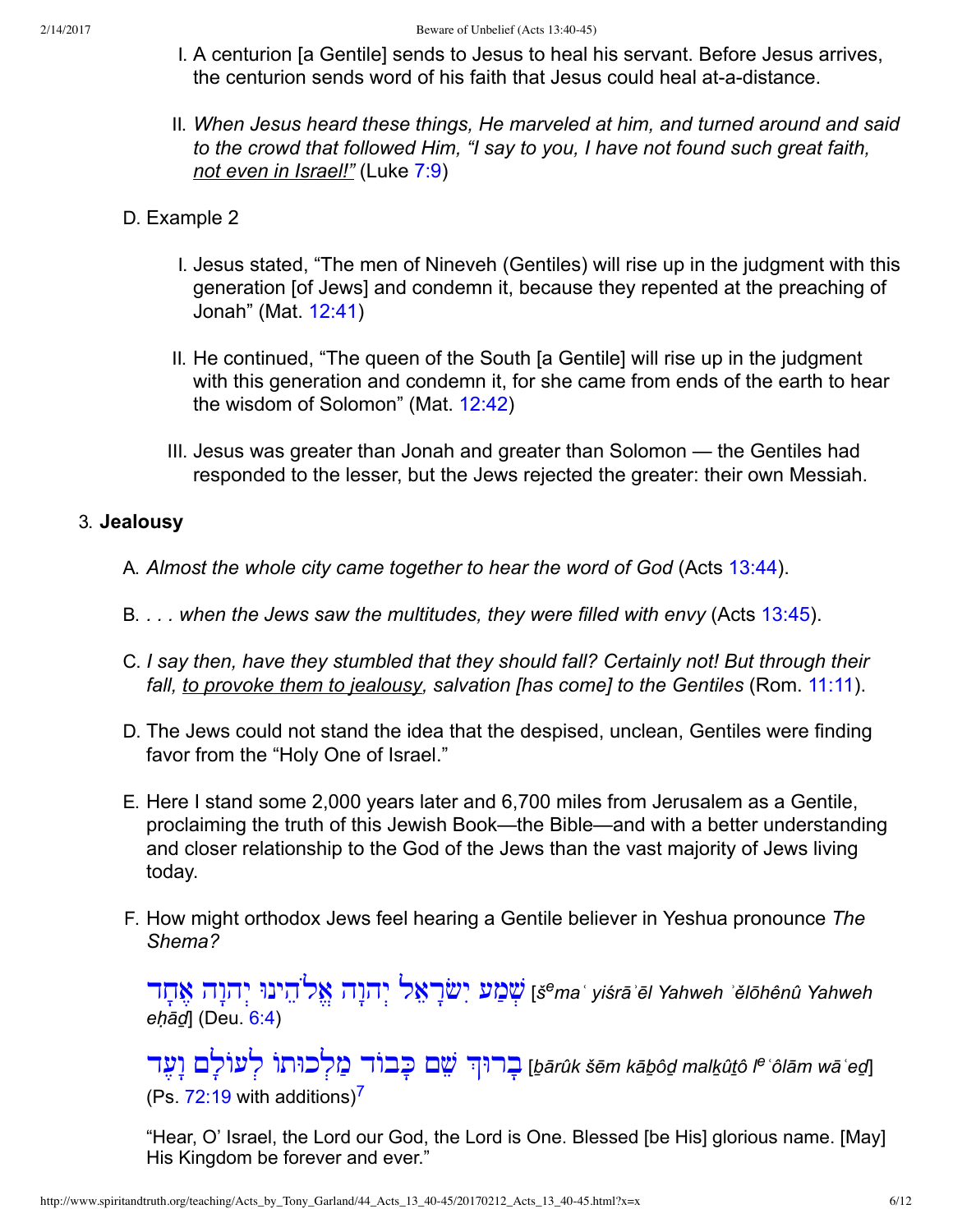### 4. **How did the majority of Jews react to Paul's message?**

- A. With joy, humility, and repentance?
- B. Being filled with *envy*, they *contradicted*, blasphemed, and *opposed* the things spoken by Paul (Acts [13:45\)](http://www.spiritandtruth.org/bibles/nasb/b44c013.htm#Acts_C13V45).
- C. As John the Apostle explains, *He [Jesus] came to His own [the Jews], and His own did not receive Him* (John [1:11](http://www.spiritandtruth.org/bibles/nasb/b43c001.htm#John_C1V11)).

### **Jewish Opposition to Jesus**

### 1. **Clarification**

- A. The earliest Christian church was overwhelmingly Jewish.
- B. However, as time progressed, the majority of the Jews rejected Jesus.
- C. This isn't so much about Jews vs. non-Jews as it is about Judaism vs. Christianity. In particular, those Jews who continue to reject their own Messiah: Jesus of Nazareth.

### 2. **Judaism assumes it has a better understanding of the OT.**

- A. This seems obvious—why wouldn't they?
- B. The Old Testament is *their* book it is a record, to a large degree, of the history the Jews, written by Jews, painstakingly preserved for millennia by Jews.
- C. It is written in the Hebrew language. And where do we find the world's foremost experts on Hebrew?
- D. The Jewish culture is steeped in the teachings, traditions, feasts, and special days based on the Old Testament.
- E. What chance have Gentiles in gaining an "inside scoop" on this most Jewish of Holy Books?

### 3. **Unbelief and blindness**

- A. This would all be true except for one small, but very importat detail: *there are significant spiritual influences at work behind what is seen with the natural eye.*
- B. The Bible reveals a connection between unbelief and blindness: *blindness follows unbelief as night follows day!*
- C. Great intelligence, devoid of faith in what God has revealed, develops into foolishness culminating in judicially-imposed darkness.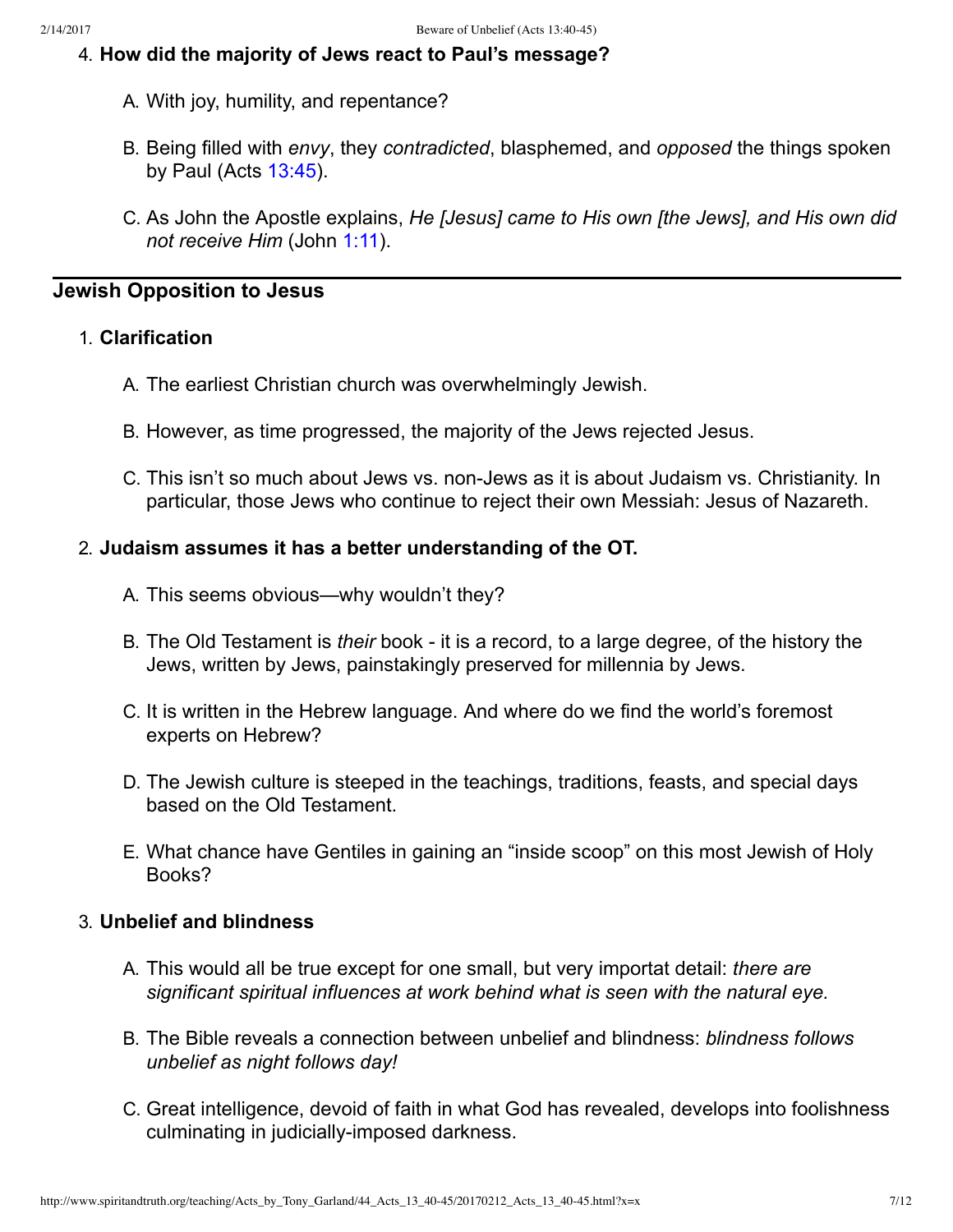- D. Unbelief in what God has revealed results in a judicial blinding such that those who are supposed experts have their reasoning faculties degraded.
- E. Isaiah describes the process:
	- I. *Pause and wonder! Blind yourselves and be blind! They are drunk, but not with wine; They stagger, but not with intoxicating drink. For the Lord has poured out on you The spirit of deep sleep, And has closed your eyes, namely, the prophets; And He has covered your heads, namely, the seers. The whole vision has become to you like the words of a book that is sealed, which men deliver to one who is literate, saying, "Read this, please." And he says, "I cannot, for it is sealed." Then the book is delivered to one who is illiterate, saying, "Read this, please." And he says, "I am not literate." Therefore the Lord said: "Inasmuch as these people draw near with their mouths And honor Me with their lips, But have removed their hearts far from Me, And their fear toward Me is taught by the commandment of men, Therefore, behold, I will again do a marvelous work Among this people, A marvelous work and a wonder; For the wisdom of their wise men shall perish, And the understanding of their prudent men shall be hidden"* (Isaiah 29:9-14).
- F. We find this same principle in Paul's letter to the Church at Corinth:
	- I. *For the message of the cross is foolishness to those who are perishing, but to us who are being saved it is the power of God. For it is written: "I will destroy the wisdom of the wise, And bring to nothing the understanding of the prudent." Where [is] the wise? Where [is] the scribe? Where [is] the disputer of this age? Has not God made foolish the wisdom of this world? For since, in the wisdom of God, the world through wisdom did not know God, it pleased God through the foolishness of the message preached to save those who believe. For Jews request a sign, and Greeks seek after wisdom; but we preach Christ crucified, to the Jews a stumbling block and to the Greeks foolishness, but to those who are called, both Jews and Greeks, Christ the power of God and the wisdom of God. Because the foolishness of God is wiser than men, and the weakness of God is stronger than men (1Cor. 1:18-25).*
- G. And so we have this startling result which explains the sad evidence all around us of great intellects groping and stumbling in the darkness:
	- I. *Hebrew scholars* unable to understand their own Holy Book, the Old Testament.
	- II. *Highly-trained scientists* conclude that life arose from non-life by chance and that the incredible intricacy and design within the universe came about by a giant explosion.
	- III. *Great legal minds* confused as to whether a fetus is a person deserving protection from premeditated murder.

### 4. With time, Paul would become very cognizant of this blindness of his fellow-Jews.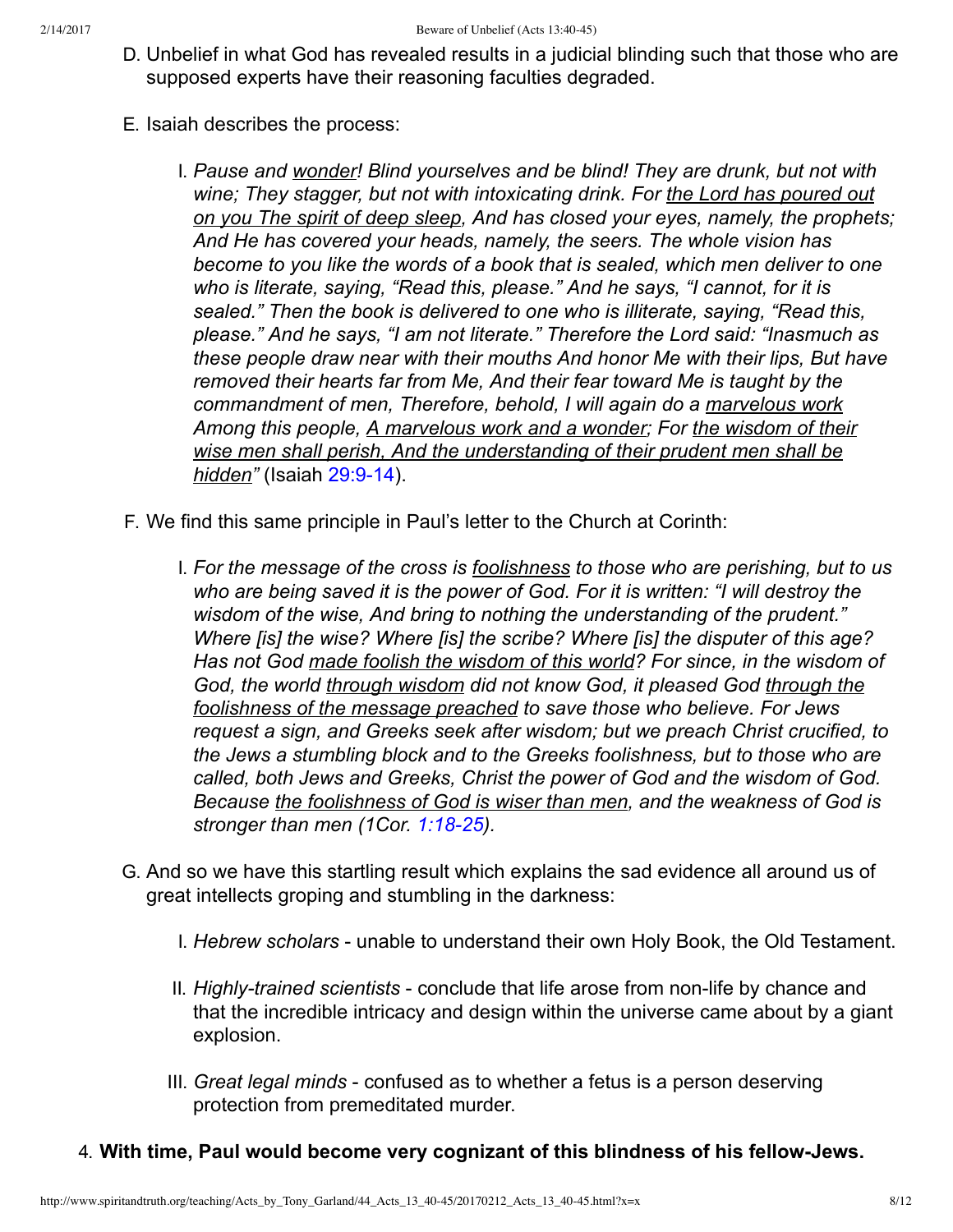- A. *What then? Israel has not obtained what it seeks; but the elect have obtained it, and the rest were blinded* (Rom. [11:7\)](http://www.spiritandtruth.org/bibles/nasb/b45c011.htm#Rom._C11V7).
- B. *For I do not desire, brethren, that you should be ignorant of this mystery, lest you should be wise in your own opinion, that blindness in part has happened to Israel until the fullness of the Gentiles has come in* (Rom. [11:25\)](http://www.spiritandtruth.org/bibles/nasb/b45c011.htm#Rom._C11V25).
- C. *But their minds were blinded. For until this day the same veil remains unlifted in the reading of the Old Testament, because the veil is taken away in Christ. But even to this day, when Moses is read, a veil lies on their heart. Nevertheless when one turns to the* Lord, the veil is taken away (2Cor. 3:14-16).
- D. As the most famous Jewish Rabbi of history explained: *. . . if your eye is bad, your whole body will be full of darkness. If therefore the light that is in you is darkness, how great [is] that darkness!* (Mat. [6:23](http://www.spiritandtruth.org/bibles/nasb/b40c006.htm#Mat._C6V23))

### 5. **Examples of this judicial blindness from our own day.**

- <span id="page-8-0"></span>A. Exhibit A - Rabbi Tovia Singer on what the New Testament records concerning Jesus' use of Psalm [110](http://www.spiritandtruth.org/bibles/nasb/b19c110.htm#Ps._C110V1).<sup>[8](#page-11-9)</sup>
	- I. The Gospel of Matthew records:
		- a. *While the Pharisees were gathered together, Jesus asked them, saying, "What do you think about the Christ? Whose Son is He?" They said to Him, "[The Son] of David." He said to them, "How then does David in the Spirit call Him 'Lord,' saying: 'The LORD said to my Lord, "Sit at My right hand, Till I make Your enemies Your footstool" '? "If David then calls Him 'Lord,' how is He his Son?"* (Mat. 22:41-45)
		- b. The main point: If David's offspring would never have existed without David, how could the patriarch refer to one of his descendants as being "Lord" over him?
		- c. The answer: David's promised offspring is the virgin-born incarnation of God, Jesus Christ.
	- II. Concerning this passage in Matthew, Rabbi Tovia opines:
		- a. ". . . the above conversation could not have occurred, this narrative has been replayed over and over again in the imagination of countless Christians for nearly two millennia. . . ."
		- b. Concerning the phrase "The LORD said to my Lord" a representation of "*Yahweh* said to my *adonai*":
			- i. He disavows that the word "Lord" in the phrase "my Lord" within this passage could refer to a divine being—higher than David himself.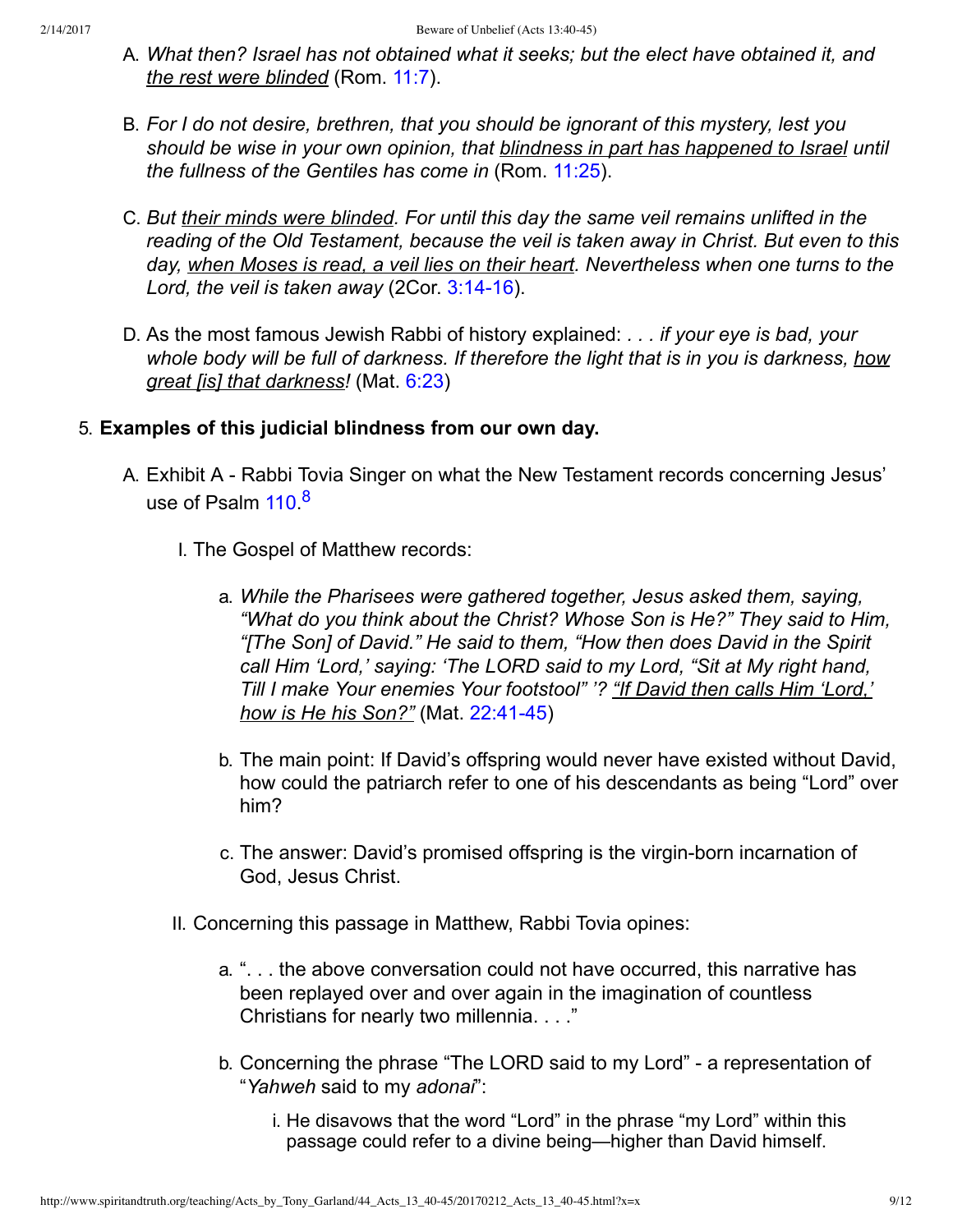- ii. He flatly states, "the Hebrew word adonee never refers to God anywhere in the bible."
- c. There you have it from a Jewish expert: the New Testament is wrong, this interchange between Jesus and the rabbis could never have taken place! Case closed!
- III. *Except* . . . the simplest word study of the Old Testament words involved reveals Rabbi Singer is all wet!
	- a. The Rabbi says "the Hebrew word adonee never refers to God anywhere in the bible." Really? One wonders which Bible the Rabbi has in mind? A small sampling from the Hebrew Old Testament shows otherwise. Listen to the use of adonai in the following passages:
		- i. "Lord of Lords (*adoney ha adoniym*)" (Deu. [10:17](http://www.spiritandtruth.org/bibles/nasb/b05c010.htm#Deu._C10V17));
		- ii. "Behold the ark of the covenant of the Lord (*adonai*) of all the earth" (Jos. [3:11\)](http://www.spiritandtruth.org/bibles/nasb/b06c003.htm#Jos._C3V11);
		- iii. "The Lord (*adonai*) of all the earth" (Jos. [3:13](http://www.spiritandtruth.org/bibles/nasb/b06c003.htm#Jos._C3V13));
		- iv. "For this day is holy to our Lord (*adonai*)" (Ne. [8:10\)](http://www.spiritandtruth.org/bibles/nasb/b16c008.htm#Ne._C8V10);
		- v. "and do all the commandments of the Lord (*adonai*)" (Ne. [10:29](http://www.spiritandtruth.org/bibles/nasb/b16c010.htm#Ne._C10V29));
		- vi. "Oh LORD (*YHWH*), our Lord (*adonai*), how excellent is thy name in all the earth" (Ps.  $8:1$ );
		- vii. "The hills melted like wax at the presence of the LORD (*YHWH*), at the presence of the Lord (*adonai*) of all the earth" (Ps. [97.5\)](http://www.spiritandtruth.org/bibles/nasb/b19c097.htm#Ps._C97V5);
		- viii. "Tremble thou earth at the presence of the Lord (*adonai*), at the presence of the God (*elohay*) of Jacob" (Ps. [114:7\)](http://www.spiritandtruth.org/bibles/nasb/b19c114.htm#Ps._C114V7);
		- ix. "... our Lord (*adonai*) is above all Gods (*elohim*)" (Ps. [135.5\)](http://www.spiritandtruth.org/bibles/nasb/b19c135.htm#Ps._C135V5).
	- b. Contrary to the Rabbi, the Hebrew term *adonai* refers to God many times!
	- c. If the Rabbi can be so wrong about this basic fact, one wonders how we can trust anything else he has to say?
- IV. How can this be? How can this man who knows Hebrew much better than me and who is steeped in the Old Testament be so profoundly and completely wrong?
	- a. Well, the Rabbi which Rabbi Singer rejects explained it: *If . . . the light that is in you is darkness, how great [is] that darkness!* (Mat. [6:23\)](http://www.spiritandtruth.org/bibles/nasb/b40c006.htm#Mat._C6V23)
- B. Exhibit B The Jewish Study Bible on Isaiah [53](http://www.spiritandtruth.org/bibles/nasb/b23c053.htm#Isa._C53V1)
	- I. Isaiah [53](http://www.spiritandtruth.org/bibles/nasb/b23c053.htm#Isa._C53V1) describes, in great detail, the ministry of a suffering servant.
		- a. His death pays for the sins of the people.
		- b. His death appears to be at the hand of God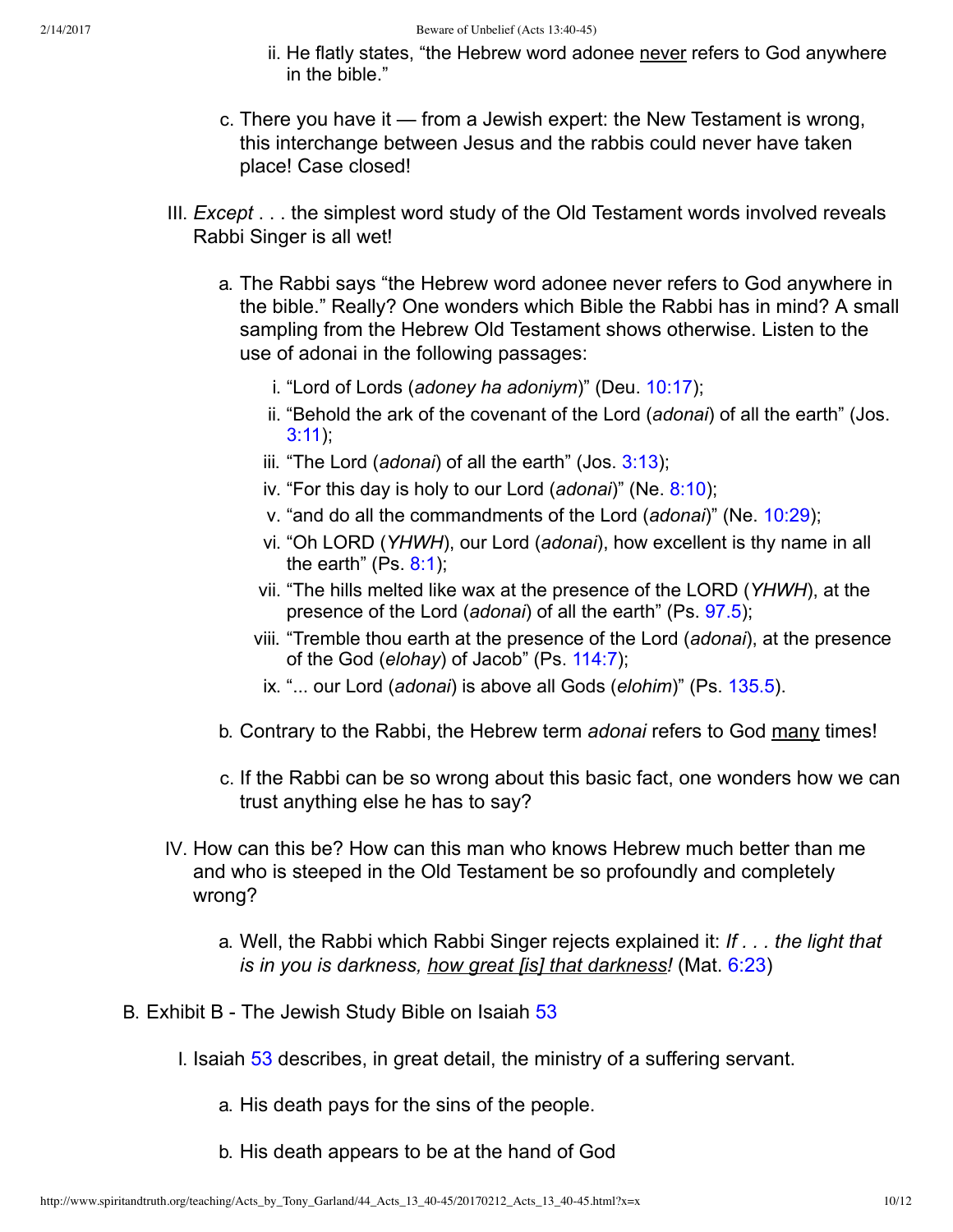- c. There is great pathos in his apparent unwillingness to defend Himself, His willing acceptance of his fate.
- d. After dying, He appears to live again.
- II. If we *really* want to understand the meaning of this passage, surely the Jewish experts can help us, no?
- III. So, expectantly, we turn to the *Jewish Study Bible* to read the notes

<span id="page-10-0"></span>One of the most difficult and contested passages in the Bible . . . these fifteen verses have attracted an enormous amount of attention from ancient, medieval, and modern scholars. In particular the identity of the servant is vigorously debated. Many argue that the servant symbolizes the entire Jewish people. The passage, then, describes the nation's unjust tribulations at the hands of the Babylonians . . . as well as the nation's salvific role for the world at large. Others maintain that the passage describes a pious minority within the Jewish people; this minority suffers as a result of the sins committed by the nation at large. . . . Other scholars argue that the servant in this passage is a specific individual [we are getting warmer] . . . Targum and various midrashim identify the servant as the Messiah [bingo!], but this suggestion is unlikely since nowhere does . . . Isaiah refer to the Messiah, and absence in belief in an individual Messiah is one of the hallmarks of  $\dots$  Isaiah's outlook  $\dots$ <sup>[9](#page-11-10)</sup>

- IV. How is it that so many Jewish experts—down through history—are unable to find the most famous Jew of history in this passage?
	- a. The answer is found in the first verse: *Who has believed our report? And to whom has the arm of the LORD been revealed?* (Isa. [53:1\)](http://www.spiritandtruth.org/bibles/nasb/b23c053.htm#Isa._C53V1).
	- b. Beware of unbelief!
	- c. This suffering servant Himself warned: *If . . . the light that is in you is darkness, how great [is] that darkness!* (Mat. [6:23](http://www.spiritandtruth.org/bibles/nasb/b40c006.htm#Mat._C6V23))
- C. And so it continues to this very day: the Church recognizes Jesus as Messiah, while Judaism remains unable to find Him in their Holy Book, all the while opposing Christianity and claiming that we are twisting and misrepresenting the Old Testament text!
- 6. **The ongoing, vociferous opposition and blasphemy of unbelieving Jews toward Jesus and Christianity, experienced by Paul and Barnabas in the passage before us, earned Judaism a title so harsh it would never be found on my lips except that my Lord, even their own Messiah, used it of them:** *the Synagogue of Satan* **(Rev. [2:9;](http://www.spiritandtruth.org/bibles/nasb/b66c002.htm#Rev._C2V9) [3:9](http://www.spiritandtruth.org/bibles/nasb/b66c003.htm#Rev._C3V9); cf. John [8:3147](http://www.spiritandtruth.org/bibles/nasb/b43c008.htm#John_C8V31)).[11](#page-11-11)**

<span id="page-10-1"></span>Tue Feb 14 21:13:54 2017